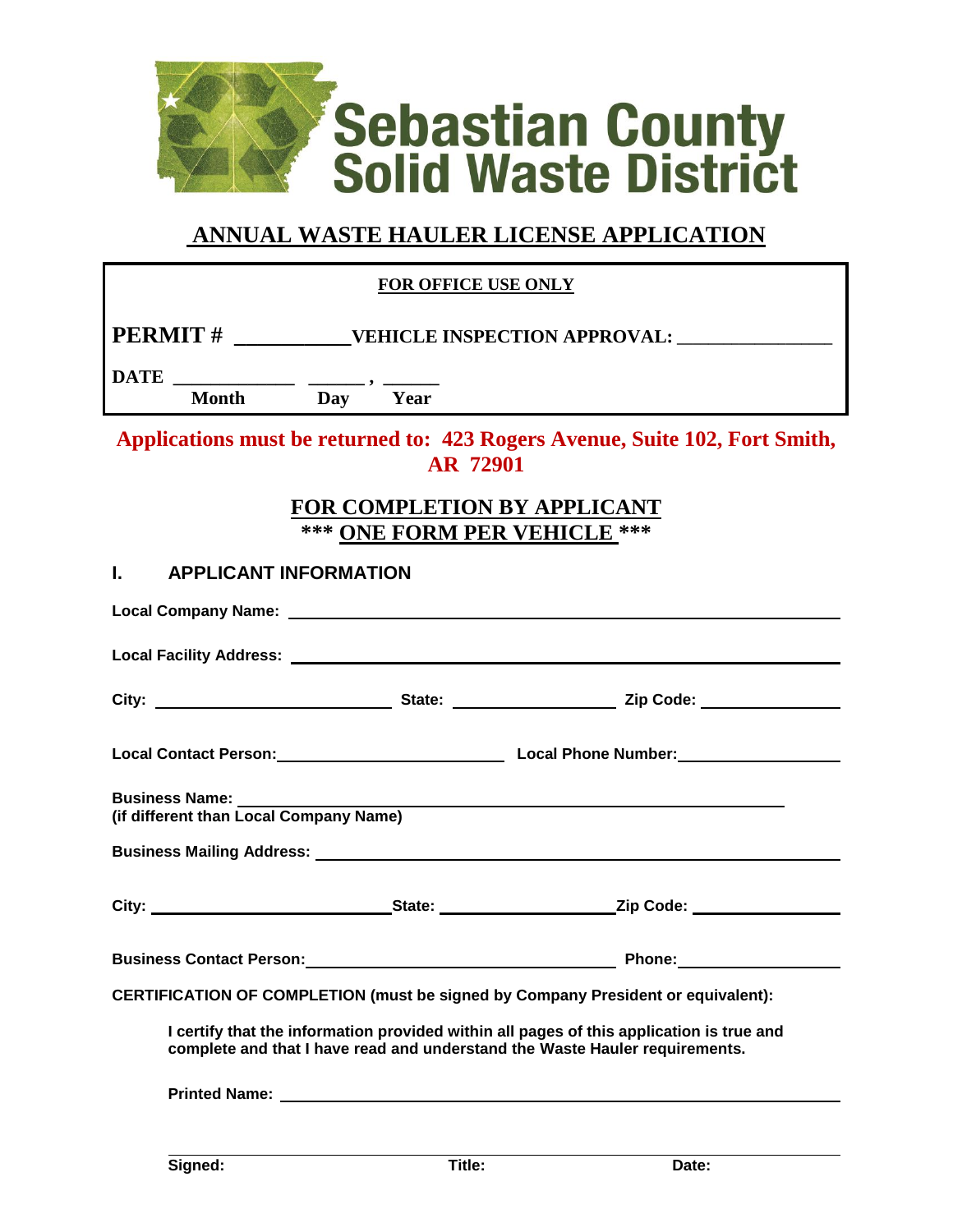**For every vehicle you have, you must complete this page and submit with your application. (ie, 3 vehicles, 3 vehicle information pages)**

#### **II. VEHICLE INFORMATION:**

|                                                                                                           |                                                                                                                                     | Manufactures Vehicle ID # (VIN): Manufactures Vehicle ID # (VIN): |  |  |  |  |  |
|-----------------------------------------------------------------------------------------------------------|-------------------------------------------------------------------------------------------------------------------------------------|-------------------------------------------------------------------|--|--|--|--|--|
| III. -                                                                                                    | <b>TYPE OF WASTE COLLECTED:</b>                                                                                                     |                                                                   |  |  |  |  |  |
|                                                                                                           | <b>Type of Waste:</b>                                                                                                               | Residential<br>Commercial Industrial                              |  |  |  |  |  |
|                                                                                                           | <b>Vehicle Capacity:</b>                                                                                                            | <b>Cubic Yards</b><br><b>Tons</b>                                 |  |  |  |  |  |
| IV.                                                                                                       | <b>FINANCIAL RESPONSIBILITY:</b>                                                                                                    |                                                                   |  |  |  |  |  |
|                                                                                                           |                                                                                                                                     |                                                                   |  |  |  |  |  |
|                                                                                                           |                                                                                                                                     |                                                                   |  |  |  |  |  |
|                                                                                                           | Contractor/Vehicle Liability Coverage Amount: \$<br>Note:<br>Contractor/Vehicle Liability Insurance minimum coverage is \$75,000 as |                                                                   |  |  |  |  |  |
| required by Arkansas State Law (ACA § 27-19-605 of 1999)                                                  |                                                                                                                                     |                                                                   |  |  |  |  |  |
| *****************                                                                                         |                                                                                                                                     |                                                                   |  |  |  |  |  |
| <b>PERMITTED HAULERS WITH MORE THAN TWO (2)</b><br><b>VEHICLES MUST ATTACH A CERTIFICATE OF INSURANCE</b> |                                                                                                                                     |                                                                   |  |  |  |  |  |
| with the "SEBASTIAN COUNTY REGIONAL SOLID WASTE                                                           |                                                                                                                                     |                                                                   |  |  |  |  |  |
| <b>MANAGEMENT DISTRICT" IDENTIFIED AS THE</b>                                                             |                                                                                                                                     |                                                                   |  |  |  |  |  |
|                                                                                                           | "CERTIFICATE HOLDER"                                                                                                                |                                                                   |  |  |  |  |  |

**\*\*\*\*\*\*\*\*\*\*\*\*\*\*\*\*\***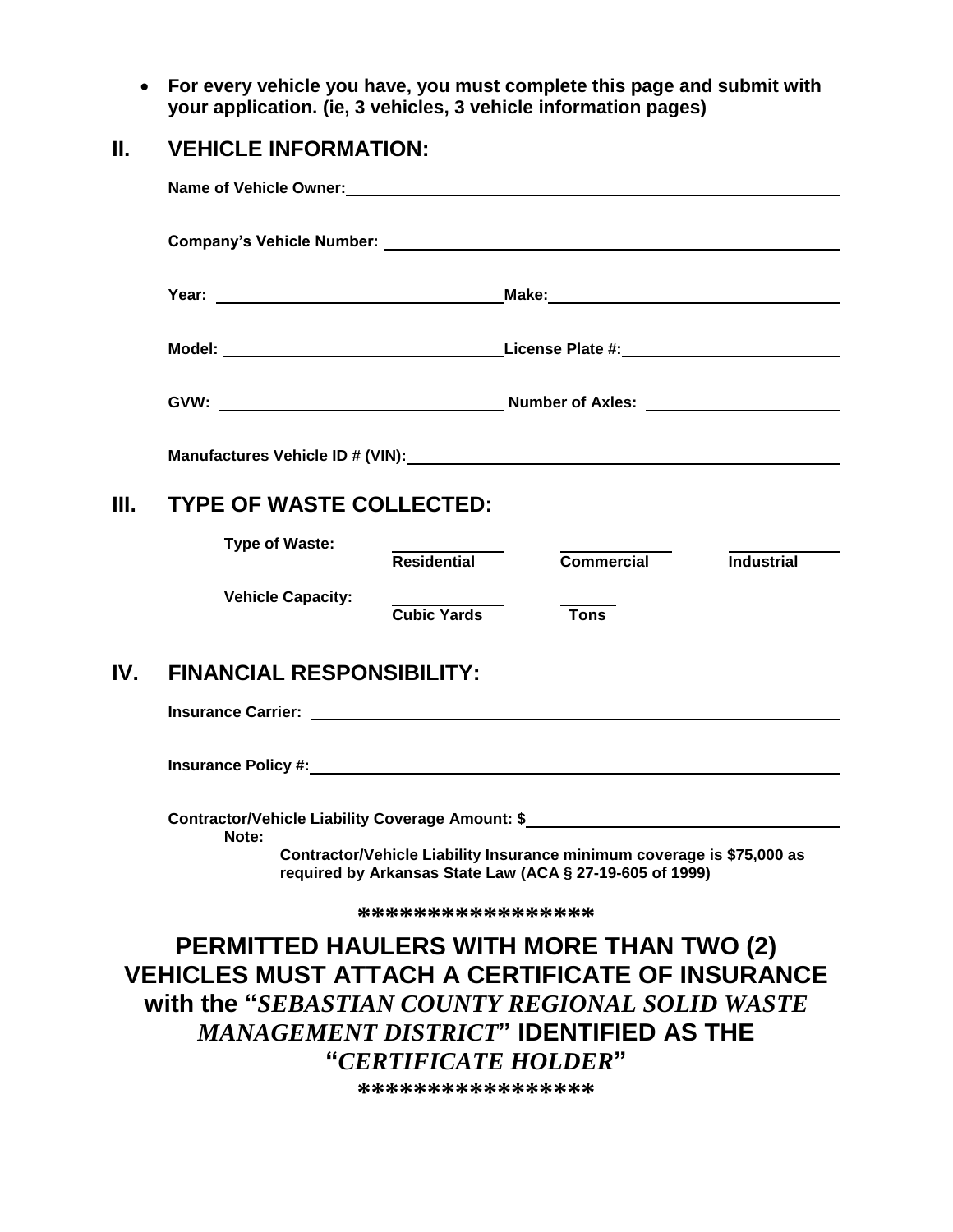

**HAULERS PERMIT FEE ASSESSMENT CALCULATION WORKSHEET**

| <b>DATE:</b>           |                                                       |                                                                                      |                                                                                                                                                                                                                                                                                                                                                                                                                      |          |  |  |  |
|------------------------|-------------------------------------------------------|--------------------------------------------------------------------------------------|----------------------------------------------------------------------------------------------------------------------------------------------------------------------------------------------------------------------------------------------------------------------------------------------------------------------------------------------------------------------------------------------------------------------|----------|--|--|--|
|                        | Month                                                 | $\overline{$ Day $\overline{)}$ $\overline{)}$                                       | $\overline{Y}$ ear                                                                                                                                                                                                                                                                                                                                                                                                   |          |  |  |  |
|                        |                                                       |                                                                                      |                                                                                                                                                                                                                                                                                                                                                                                                                      |          |  |  |  |
|                        |                                                       |                                                                                      |                                                                                                                                                                                                                                                                                                                                                                                                                      |          |  |  |  |
|                        |                                                       |                                                                                      |                                                                                                                                                                                                                                                                                                                                                                                                                      |          |  |  |  |
|                        |                                                       |                                                                                      |                                                                                                                                                                                                                                                                                                                                                                                                                      |          |  |  |  |
|                        |                                                       |                                                                                      |                                                                                                                                                                                                                                                                                                                                                                                                                      |          |  |  |  |
|                        |                                                       |                                                                                      |                                                                                                                                                                                                                                                                                                                                                                                                                      |          |  |  |  |
|                        |                                                       |                                                                                      | Total number of vehicles being assessed:                                                                                                                                                                                                                                                                                                                                                                             |          |  |  |  |
| <b>FEE ASSESSMENT:</b> |                                                       |                                                                                      |                                                                                                                                                                                                                                                                                                                                                                                                                      |          |  |  |  |
| 1.                     |                                                       | Up to first two (2) vehicles = $$100.00$                                             |                                                                                                                                                                                                                                                                                                                                                                                                                      | \$100.00 |  |  |  |
| 2.                     | (Not to exceed 18)                                    |                                                                                      | Number of additional vehicles ______ X \$50.00                                                                                                                                                                                                                                                                                                                                                                       | $\sim$   |  |  |  |
| 3.                     | Number of additional vehicles exceeding 18            |                                                                                      |                                                                                                                                                                                                                                                                                                                                                                                                                      |          |  |  |  |
| 4.                     |                                                       | Subtotal (add lines 1 and 2)                                                         | \$                                                                                                                                                                                                                                                                                                                                                                                                                   |          |  |  |  |
| 5.                     |                                                       | If new hauler multiply line 4 by ______<br>(enter amount from Proration Chart below) |                                                                                                                                                                                                                                                                                                                                                                                                                      |          |  |  |  |
| 6.                     |                                                       | Subtotal (enter line 4 or 5 whichever is less<br>unless 0, then enter higher value)  | $\frac{1}{\sqrt{1-\frac{1}{2}}\sqrt{1-\frac{1}{2}}\sqrt{1-\frac{1}{2}}\sqrt{1-\frac{1}{2}}\sqrt{1-\frac{1}{2}}\sqrt{1-\frac{1}{2}}\sqrt{1-\frac{1}{2}}\sqrt{1-\frac{1}{2}}\sqrt{1-\frac{1}{2}}\sqrt{1-\frac{1}{2}}\sqrt{1-\frac{1}{2}}\sqrt{1-\frac{1}{2}}\sqrt{1-\frac{1}{2}}\sqrt{1-\frac{1}{2}}\sqrt{1-\frac{1}{2}}\sqrt{1-\frac{1}{2}}\sqrt{1-\frac{1}{2}}\sqrt{1-\frac{1}{2}}\sqrt{1-\frac{1}{2}}\sqrt{1-\frac$ |          |  |  |  |
| 7.                     | Late penalty * if applicable (multiply line 6 by 2.0) |                                                                                      |                                                                                                                                                                                                                                                                                                                                                                                                                      |          |  |  |  |
| 8.                     | TOTAL (Enter line 6 or 7 whichever is greater)        |                                                                                      |                                                                                                                                                                                                                                                                                                                                                                                                                      | \$       |  |  |  |

**Proration Chart. If new hauler, enter appropriate number of corresponding month on line 4. January - 1.0, February - 0.83, March - 0.75, April - 0.67, May - 0.58, June - 0.5, July - 0.42, August - 0.33, September - 0.25, October - 0.25, November - 0.25, December - 0.25**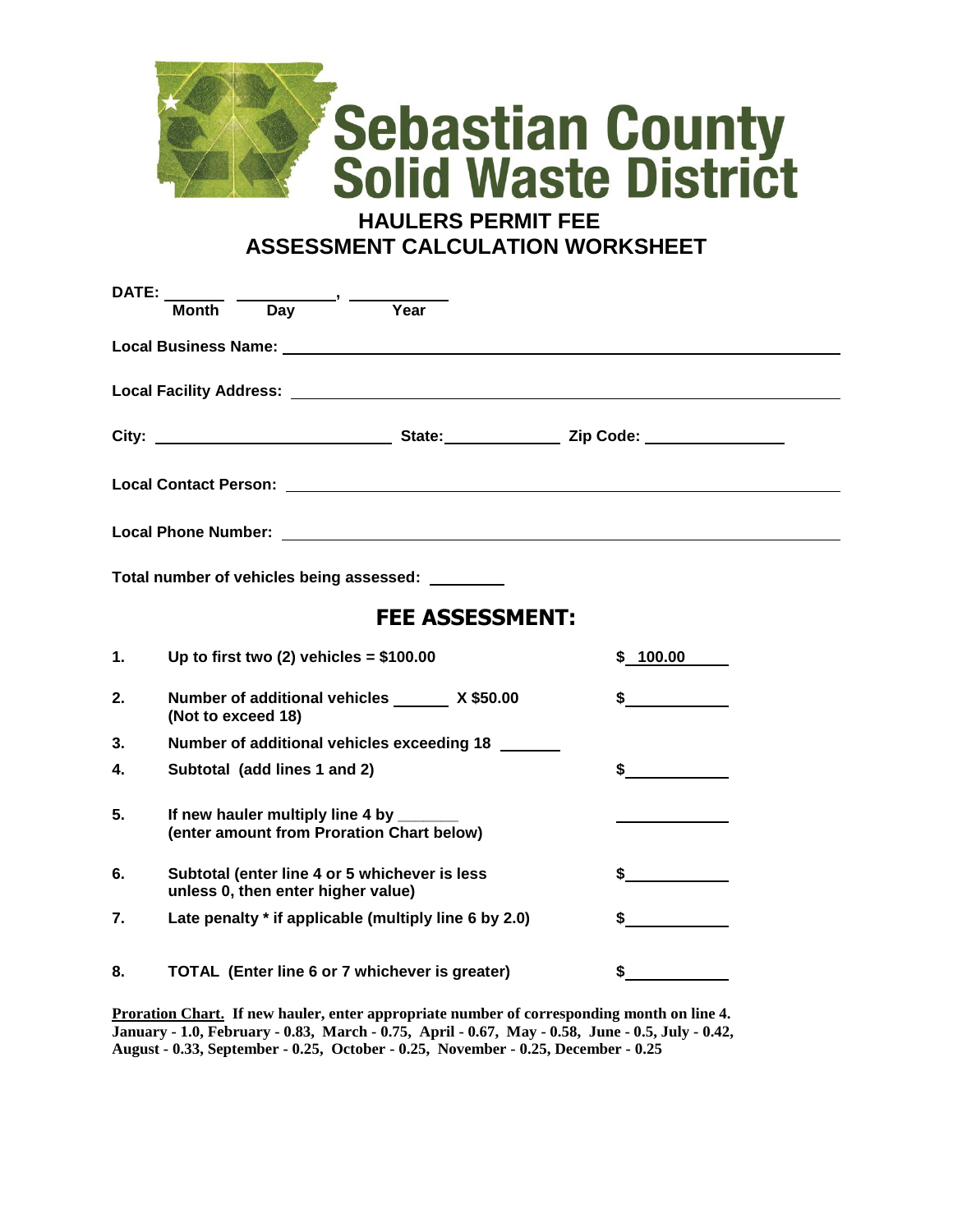## **Application instructions for Solid Waste Hauler Permit**

- 1. If you are currently a licensed hauler, you are not required to have your vehicle(s) inspected for a 2017 permit to be issued. However, SCRSWMD may choose to inspect any or all of your vehicle(s) after a permit is issued.
- 2. If you currently **are not** a licensed hauler, you may be required to have your vehicles inspected before a permit will be issued. You are required to contact Darla Morgan, at 452-4101 to set up an appointment to have your vehicles inspected.
- 3. **You must complete a separate Hauler Permit Application form for each individual vehicle.** For multiple vehicles, after completing all of information and signing the first page of the application (i.e. Section 1: Registrant) you may make copy of the first page and submit it with the completed remaining portions of the application for each individual vehicle.
- 4. The certification statement on the bottom of the first page of the application shall be signed by the Company President or equivalent local managerial level position personnel.
- 5. Use the Fee Assessment Worksheet to determine the total fee to be paid when submitting your annual application and other documents.
- 6. A copy of the inspection form is provided for your convenience in preparing for an inspection by SCRSWMD.
- 7. A copy of the Waste Hauler Permit Requirements is provided in this packet for your reading and understanding.
- 8. **Mail the completed and signed Annual Permit Application and Fee Assessment forms to SCRSWMD at 423 Rogers Avenue, suite 102, FORT SMITH, AR 72901.** You must include proof of insurance and a check or money order made out to SCRSWMD. Incomplete forms will result in denial of a permit. **Cash will not be accepted!** Your permit decals will be sent to you by return mail.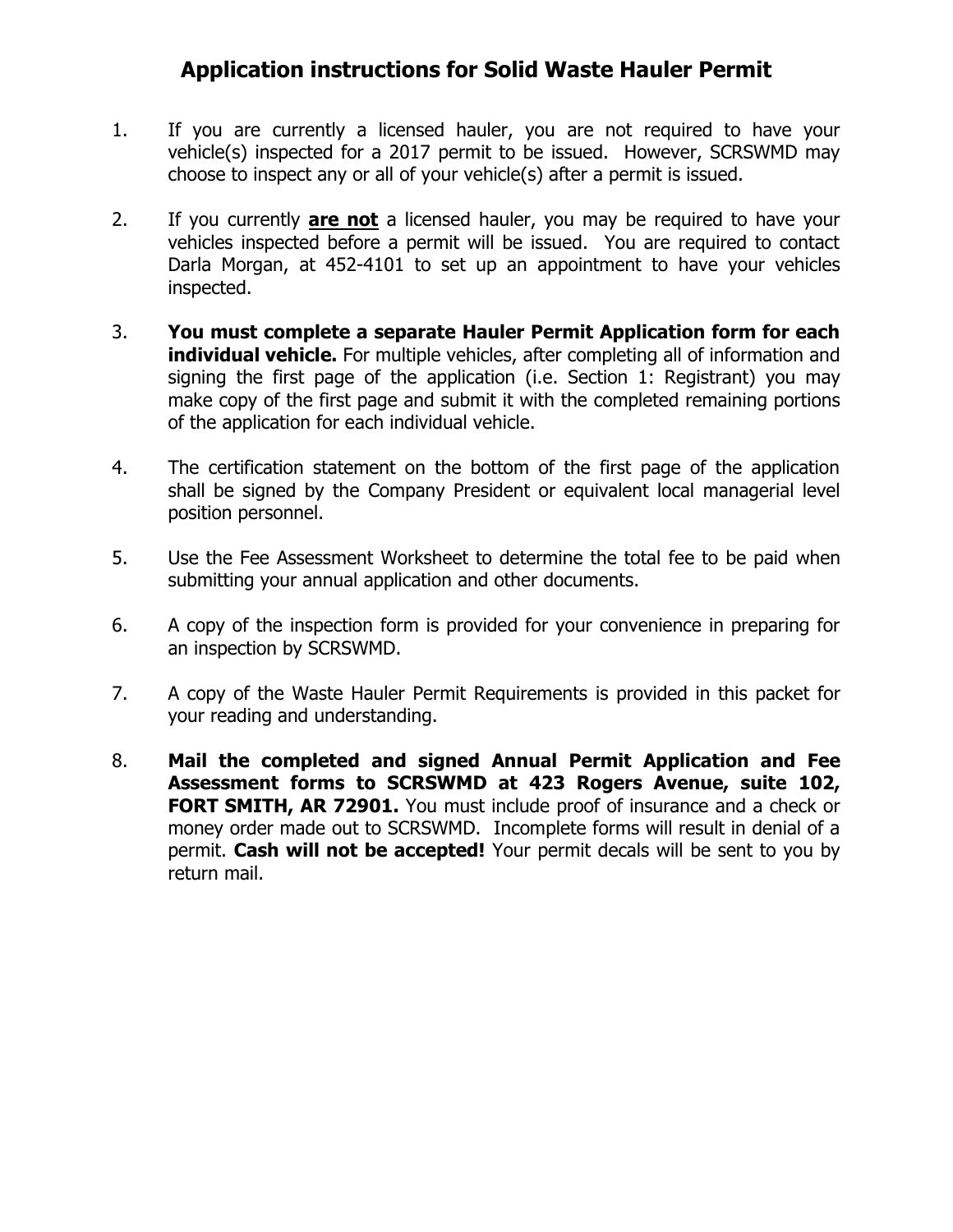

#### **Solid Waste Hauler Permit Requirements**

- 1. All Solid Waste Haulers currently licensed by SCRSWMD must have their annual applications submitted by to avoid a fee penalty of up to 2 times (2X) the original fee amount per vehicle.
- 2. All applications submitted to SCRSWMD for each vehicle must be complete, signed, accompanied with full payment, and accepted by SCRSWMD before a vehicle permit sticker will be issued.
- 3. All currently licensed solid waste haulers must have their vehicle permit sticker installed by March 1, 2017 or access to the City of Fort Smith Landfill will be denied.
- 4. The vehicle permit sticker shall be mounted on upper left hand corner of front windshield and at all times shall be clearly visible to the scale house personnel at the City of Fort Smith Landfill.
- 5. Vehicle permits are non-transferable and non-returnable. Vehicles purchased to replace an existing permitted vehicle will be provided a new permit sticker at no cost.
- 6. Permitted vehicles may be inspected by SCRSWMD at any time during regular working hours.

#### 7. **All solid waste collected within Sebastian County must be transported to a state permitted facility and in accordance with any other local government agreements.**

- 8. The District may require any hauler to routinely provide copies of their Solid Waste Quarterly Report Form (or acceptable equivalent form) submitted to the Arkansas Department of Environmental Ouality (or equivalent agency).
- 9. Solid waste shall be collected and transported in accordance with ADEQ Regulation 22 so as to prevent public health hazards, environmental hazards, safety hazards and nuisances.
- 10. Collection and transportation equipment and vehicles shall be suitably designed and maintained to be leak-proof.
- 11. Waste shall be suitably enclosed or covered during transport to prevent roadside littering, attraction of vectors or creation of other nuisances. This means that vehicles must have either: enclosed waste storage areas; or for vehicles with open waste storage areas, they must be tarped.